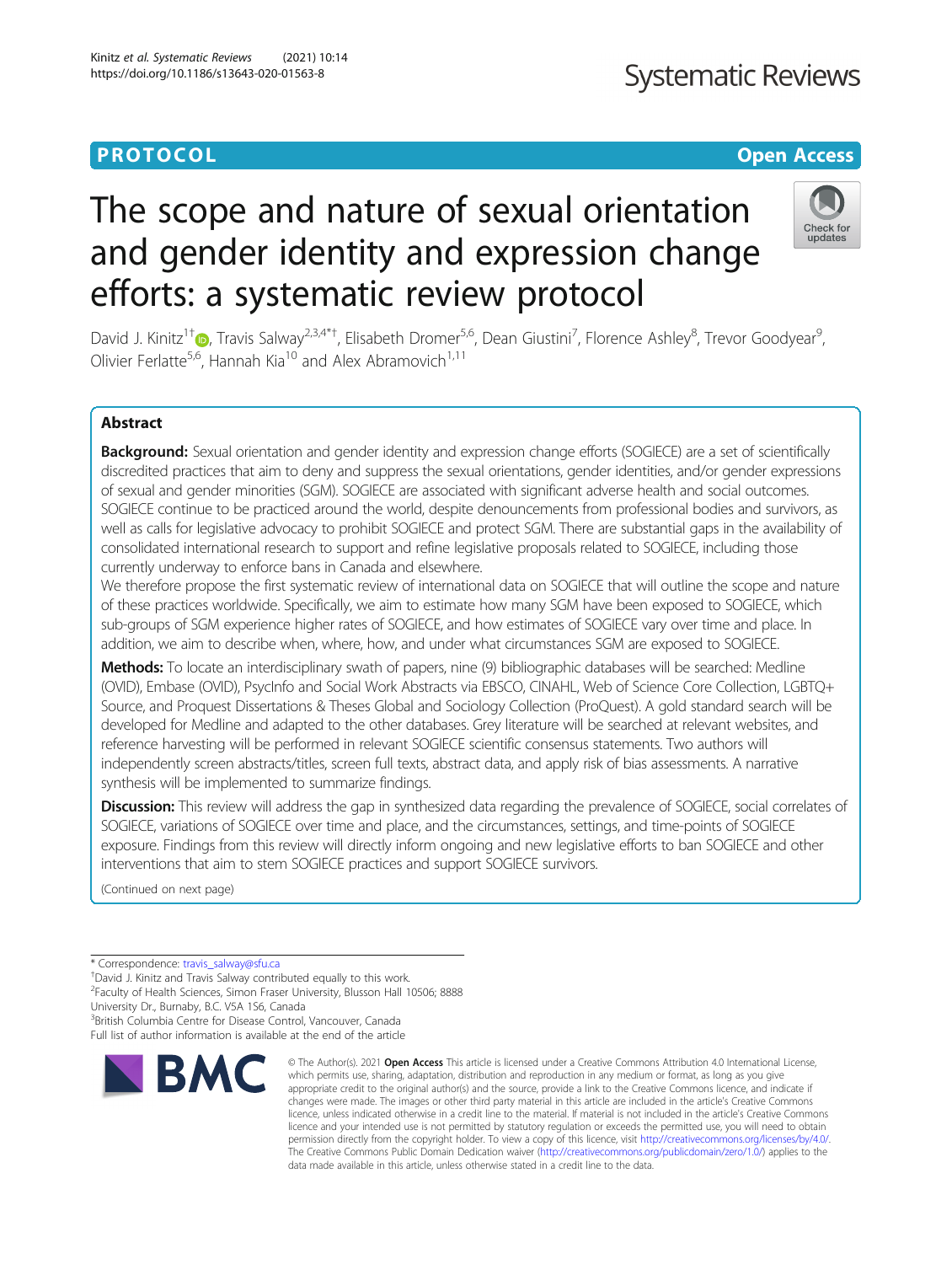#### (Continued from previous page)

Systematic review registration: Registration with [PROSPERO](https://www.crd.york.ac.uk/prospero/display_record.php?RecordID=196393) can be found under the registration number: [CRD42020196393](https://www.crd.york.ac.uk/prospero/display_record.php?RecordID=196393).

Keywords: Conversion therapy, Systematic review, Sexual orientation and gender identity and expression change efforts, Lesbian, gay, bisexual, transgender, and queer (LGBTQ)

## Introduction

### Background and rationale What are conversion therapy and SOGIECE?

"Conversion therapy," sometimes referred to as "reparative therapy," "reintegrative therapy," or "reorientation therapy," refers to a set of pseudo-scientific, discredited practices that aim to deny and suppress the sexual orientations, gender identities, and/or gender expressions of sexual and gender minorities<sup>1</sup> (SGM). Conversion therapy ranges from talk-"therapies" to invasive treatments such as eclectic shock therapies [[1\]](#page-6-0). Given the variability in how conversion therapy is articulated and practiced, a fulsome examination requires a broad definition. To capture the breadth of conversion therapy-related practices, such as a youth speaking to a counsellor who provides advice on repressing sexual attraction, a physician prescribing medication to suppress sex drive, or intentional delay of gender non-affirming care to a transgender (trans) or non-binary person, this project uses the phrase sexual orientation and gender identity and expression change efforts (SOGIECE) [[2](#page-6-0)]. This definition includes, but is not limited to, more formal practices of conversion therapy. SOGIECE settings include religious sites, private and unregulated counsellor's offices, businesses, and licensed healthcare professional offices, among others [[3](#page-6-0)–[5\]](#page-6-0). Despite the increasing marginalization of professional-conducted SOGIECE in recent years, particularly for gender identity and expression change efforts, many healthcare professionals lack training and support to deliver gender-affirming care and may seek ways to deter their patients from transitioning from the gender aligned with their sex assigned at birth [[6](#page-6-0)–[11\]](#page-6-0). Accordingly, our definition of SOGIECE includes practices that delay transition for trans and non-binary people.

#### The prevalence of SOGIECE:

SOGIECE continue to occur across the globe, including jurisdictions with strong legal protections for SGM, such as Canada [[2,](#page-6-0) [12](#page-6-0)]. To-date, no attempts have been made to synthesize quantitative prevalence estimates (i.e., using a systematic review methodology). Recent Canadian data estimate that, as of 2019, 20% of sexual minority men have been exposed to SOGIECE and 8% have experienced more circumscribed "conversion therapy" practices [\[1\]](#page-6-0). In addition, a 2019 Canadian survey with trans people estimated that 11% have experienced conversion therapy at some time in their lives [\[13\]](#page-6-0), likely a low estimate given the narrower definition used. In the United States (US), empirical data suggest a lifetime prevalence of SOGIECE exposure of 7–18% among sexual minority (i.e., non-heterosexual) people [\[4](#page-6-0), [5](#page-6-0)] and 14% among trans, non-binary, and other gender minority (i.e., non-cisgender) people [[6\]](#page-6-0). Approximately half of SGM people exposed to SOGIECE were subjected to these change efforts during childhood or adolescence [\[4](#page-6-0), [5](#page-6-0)]. Lifetime prevalence of SOGIECE exposure is highest among those born before 2000 [[2,](#page-6-0) [7\]](#page-6-0); however, at least 3– 4% of SGM children and adolescents (born after 2000) are estimated to have been exposed to such practices (likely much higher, owing to the challenges in sampling and surveying youth currently/recently exposed to SOGIECE) [[2,](#page-6-0) [4\]](#page-6-0). Among US sexual minority populations, up to 60% of those exposed to SOGIECE report experiencing these change efforts in religious settings, while the remainder visited counselors (many unlicensed), psychologists, and psychiatrists [\[3](#page-6-0)–[5\]](#page-6-0). Among US gender minority populations, 35% report exposure to SOGIECE in religious settings, with the remainder of SOGIECE occurring in secular settings, including offices of medical doctors and psychologists [\[7\]](#page-6-0). Taken as a whole, SOGIECE are highly prevalent and continue to harm SGM worldwide; however, there is a need to more carefully compile and analyze these published estimates to understand how they vary over time, place, social characteristics of participants, and definitions of conversion therapy/SOGIECE.

### The effects of SOGIECE:

SOGIECE are ineffective, harmful, and often lead to poor psychosocial outcomes. For example, SOGIECE have been associated with poor self-esteem, internalized stigma and discrimination, self-harm, self-hatred, depression, anxiety, and adaptive substance use (i.e., as a form of coping or suppression) [\[2](#page-6-0), [14](#page-6-0)]. More generally, SOGIECE can lead to isolation from both communities of origin and SGM communities, as many survivors of SOGIECE feel that they have lost years of their lives and are not able to embrace their authentic selves [\[12](#page-6-0), [15](#page-6-0)]. Most alarmingly, it is estimated that over a third of those who experience SOGIECE attempt suicide [\[2](#page-6-0)], a statistic

<sup>&</sup>lt;sup>1</sup>Sexual and gender minorities refers to lesbian, gay, bisexual, transgender, non-binary, queer, and Two-Spirit (LGBTQ2) people.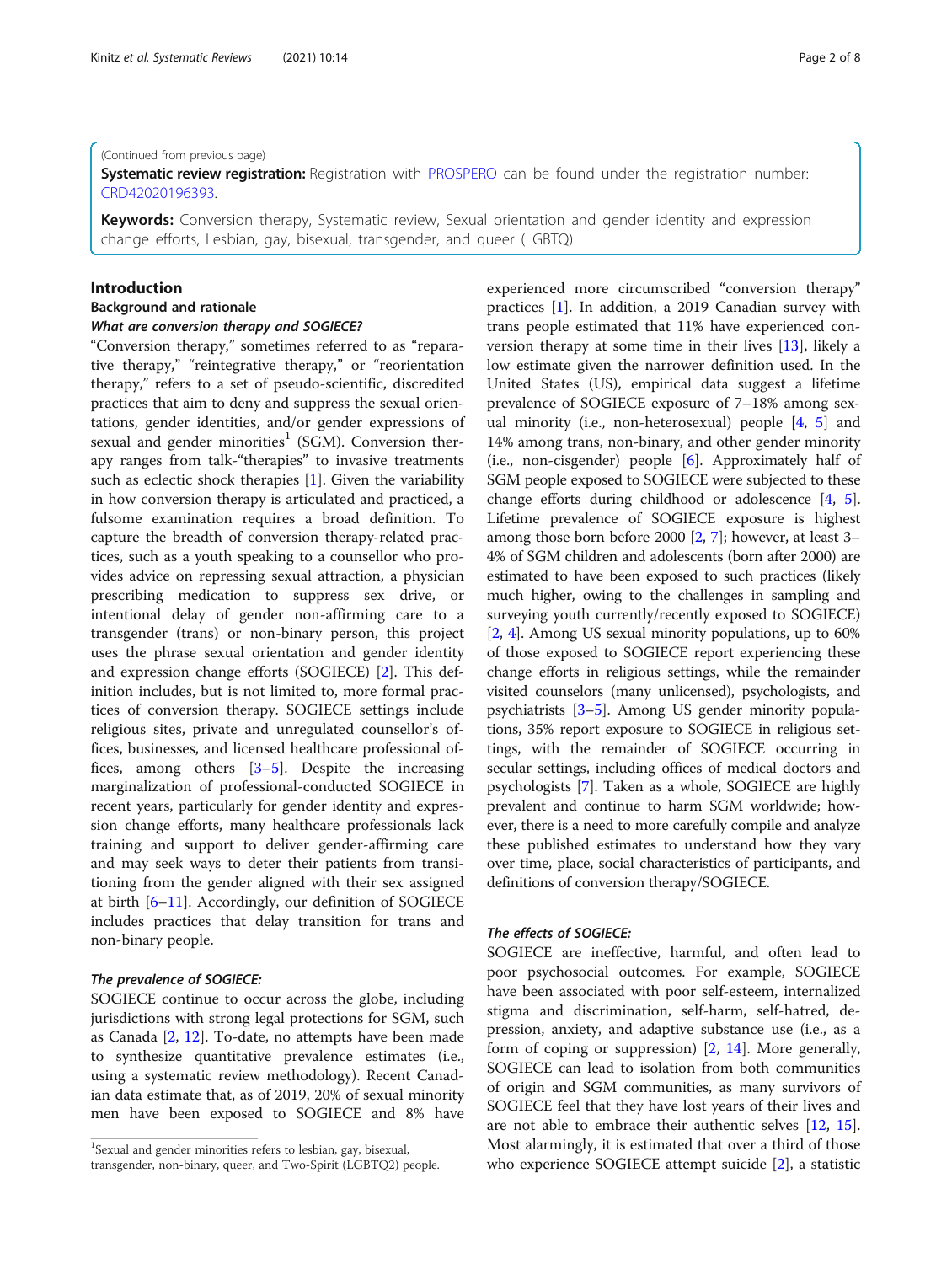that does not capture those who have died of suicide. More than 40 professional regulating bodies (e.g., American Psychiatric Association, Canadian Psychological Association) and numerous regions (e.g., New York, Malta) have denounced SOGIECE due to its ineffectiveness and detrimental health and social impacts [[11,](#page-6-0) [16](#page-6-0)–[19](#page-6-0)]. Further, several SGM have spoken about their experiences of SOGIECE through political engagements, media, and books to share how it has impacted their lives (e.g., Muse  $[20]$  $[20]$ ; Poisson  $[21]$  $[21]$ ).

There is limited SOGIECE-related research—a critical knowledge gap, given ongoing public policy efforts to end SOGIECE and devise health and social support agendas for those who have experienced these practices. Over the past year, numerous national, regional, and local governments have introduced legislation to ban SOGIECE—with varying degrees of support or opposition across geographic, religious, and political lines. Rigorous research syntheses to support or refine legislative proposals related to SOGIECE are not available at this time. We therefore propose a systematic review of international data on the scope and nature of SOGIECE.

#### Study aim and research question:

The aim of this review is to synthesize quantitative and qualitative literature that addresses the scope and nature of SOGIECE among SGM worldwide. To fulfil this aim, we propose the following research questions:

- (1) What is the scope of SOGIECE globally? In response to this question, we will estimate how many SGM have been exposed, which sub-groups of SGM experience higher rates of SOGIECE, and how estimates of SOGIECE vary over time and place.
- (2) What is the nature of SOGIECE globally? In response to this question, we will describe when, where, how, and under what circumstances SGM are exposed to SOGIECE.

#### Definitions:

As there are varying definitions associated with this topic, it is necessary to define how particular terms are being taken up, see Table 1.

# **Methods**

## Protocol and study team

This systematic review protocol follows the PRISMA-P guideline for systematic review protocols and checklist (see Additional file [1](#page-6-0) for PRISMA-P checklist) [[24\]](#page-7-0). The systematic review team includes expertise in research methods (DG, TS, OF, AA, HK), substantive areas, including SOGIECE and SGM health (TS, OF, HK, FA, DJK, AA, ED, TG), and biomedical library sciences (DG). The research team will meet regularly throughout the review to identify and resolve challenges, validate and reconcile inclusion/exclusion decisions, and ensure quality and rigour of the review processes. The systematic review protocol has been registered on PROSPERO under the number: CRD42020196393.

#### Eligibility criteria

The following criteria will be implemented for screening and selection of studies:

a. Language

Language restrictions will be in place for both screening and final inclusion of studies. Literature in French, Spanish, and English will be included due to feasibility and French, Spanish, and English being the languages spoken by members of the research team.

b. Participants

Studies involving SGM, according to definitions provided above, of all ages will be included. SOGIECE practices have been documented across a wide range of ages, countries of origin, genders, gender identities, and sexual

| Sexual orientation                                       | "a person's capacity for profound emotional, affectional, and sexual attraction to, and intimate and sexual<br>relations with, individuals of the same gender, of a different gender, or of more than one gender" [11]                                                                                                                                                    |  |
|----------------------------------------------------------|---------------------------------------------------------------------------------------------------------------------------------------------------------------------------------------------------------------------------------------------------------------------------------------------------------------------------------------------------------------------------|--|
| Gender identity                                          | "a person's deeply felt internal and individual experience of gender including the personal sense of the<br>body. Gender identity may be completely male or female or may lie outside the male/female binary" [11]                                                                                                                                                        |  |
| Gender expression                                        | "a person's desired external appearance as it relates to social expectations and norms of femininity and<br>masculinity" [11]                                                                                                                                                                                                                                             |  |
| Conversion therapy                                       | "any treatment, practice, or sustained effort that aims to repress, discourage, or change a person's sexual<br>orientation, gender identity, gender modality, gender expression, or any behaviours associated with a<br>gender other than the person's sex assigned at birth or that aims to alter an intersex trait without adequate<br>justification" [11]              |  |
| Sexual orientation and gender identity<br>change efforts | SOGIECE are related to conversion therapy in that both sets of practices aim to repress, discourage, or<br>change one's gender identity, gender expression, and/or sexual orientation; however, SOGIECE additionally<br>include less well defined and advertised practices, which in some cases may not be sustained (e.g., single<br>sessions/conversations) [2, 22, 23] |  |

# Table 1 Definitions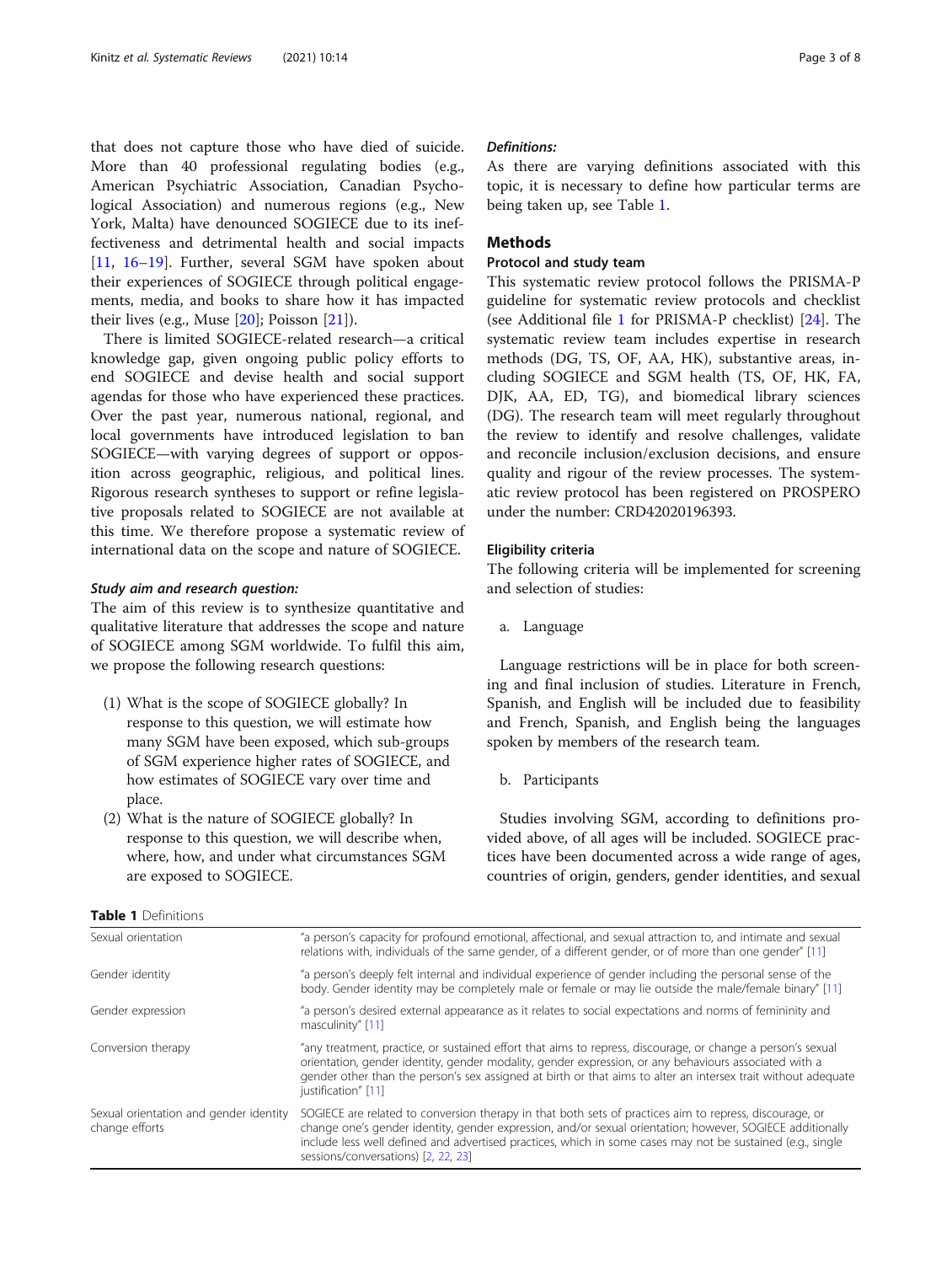orientations. Therefore, no other restrictions will be used with regard to participant populations.

c. Time, geography, and setting

SOGIECE have likely been practiced for decades, if not centuries; as noted above, SOGIECE are practiced across multiple countries and settings. We anticipate that literature on this topic will be sparse; therefore, we will not restrict studies by date, geography, or setting.

d. Study designs

Quantitative, qualitative, or mixed-methods studies will be included in the search, including case studies, case series, surveys, cohorts, interviews, and secondary analyses of existing data. We will screen the citations lists of systematic reviews, commentaries, and letters retrieved from literature searches. We anticipate that quantitative studies will be most relevant to research question 1, regarding the scope of SOGIECE, and qualitative studies will be most relevant to research question 2, regarding the nature of SOGIECE, although these methodological distinctions are not exact. Due to the inclusion of multiple study designs, we will not exclude studies based on sample size or related characteristics. Rather, the limitations of studies will be considered and discussed within the review.

# e. Content

All studies that include content related to scope (i.e., prevalence) and/or nature (i.e., descriptions of circumstances, timing, and setting) of SOGIECE will be included.

f. Specific exclusion criteria

Given the inclusion criteria above, studies will be excluded based on the following criteria:

- 1. Studies about SGM that do not include any reference to SOGIECE
- 2. Studies that reference SOGIECE in the rationale but do not specifically address our objectives related to the scope and nature of SOGIECE
- 3. Theoretical or ethical essays on the origins or mutability of sexual orientation, gender identity, or gender expression
- 4. Ethical essays on the practice of SOGIECE
- 5. Psychotherapeutic guidelines for SGM-affirming care (except for consensus statements that are components of the grey literature search)

#### Information sources

The following indexed medical, health science, nursing, psychology, social work, and social science databases will be searched: Medline (OVID), Embase (OVID), CINA HL, PsycInfo, Social Work Abstracts via EBSCO, Web of Science Core Collection, LGBTQ+ Source, Dissertations & Theses Global (ProQuest), and the Sociology Collection on ProQuest.

In addition to searching the databases above, references of all included full-text articles will be reviewed. Articles identified in this step will also have their references reviewed for inclusion in the study. We will handreview the reference lists of highly relevant papers (e.g., Turban et al. [\[7](#page-6-0)]; Ryan et al. [\[23](#page-7-0)]) for additional sources (peer-reviewed and grey literature). Additionally, literature databases of co-authors and affiliated networks will be reviewed and compared to a bibliography of all included articles identified in previous stages to ensure literature saturation.

There will also be a targeted grey literature search focused on the most relevant and robust reference lists of consensus statements issued by health professional organizations about the scientific validity (or lack thereof) of SOGIECE [[11\]](#page-6-0).

#### Search strategy

Two members of the research team, TS and DG, in consultation with all co-authors, have devised a comprehensive, peer-reviewed search strategy.

Exhaustive searches will be conducted using highlysensitive strategies given the disseminated nature of the literature. Nine (9) bibliographic databases will be searched: Medline (OVID), Embase (OVID), CINAHL, PsycInfo and Social Work Abstracts via EBSCO, LGBTQ+ Source, Web of Science Core Collection, and Proquest Dissertations & Theses Global and the Sociology Collection (ProQuest). A search will be created in Medline and translated into the requirements of the other databases. In consultation with the principal investigator, the librarian has developed an exhaustive list of concepts and controlled terms based on relevant papers and the expertise of the research team. Searches will be iteratively improved to increase sensitivity by testing optimal combinations of keywords, synonyms, and controlled terms (Table [2\)](#page-4-0). In the absence of controlled terms in the databases for SOGIECE, other related headings will be incorporated. A grey literature search strategy will be created based on a combination of browsing reference harvesting and targeted searching of key websites cited by relevant papers [[18](#page-6-0), [25](#page-7-0)–[34](#page-7-0)]. The search strategy will be peer-reviewed using the Peer Review of Electronic Search Strategies (PRESS) checklist (see Additional file [2](#page-6-0)) [\[35\]](#page-7-0). Duplication of papers will be performed in RefWorks before the dataset is loaded into Covidence for title and abstract screening.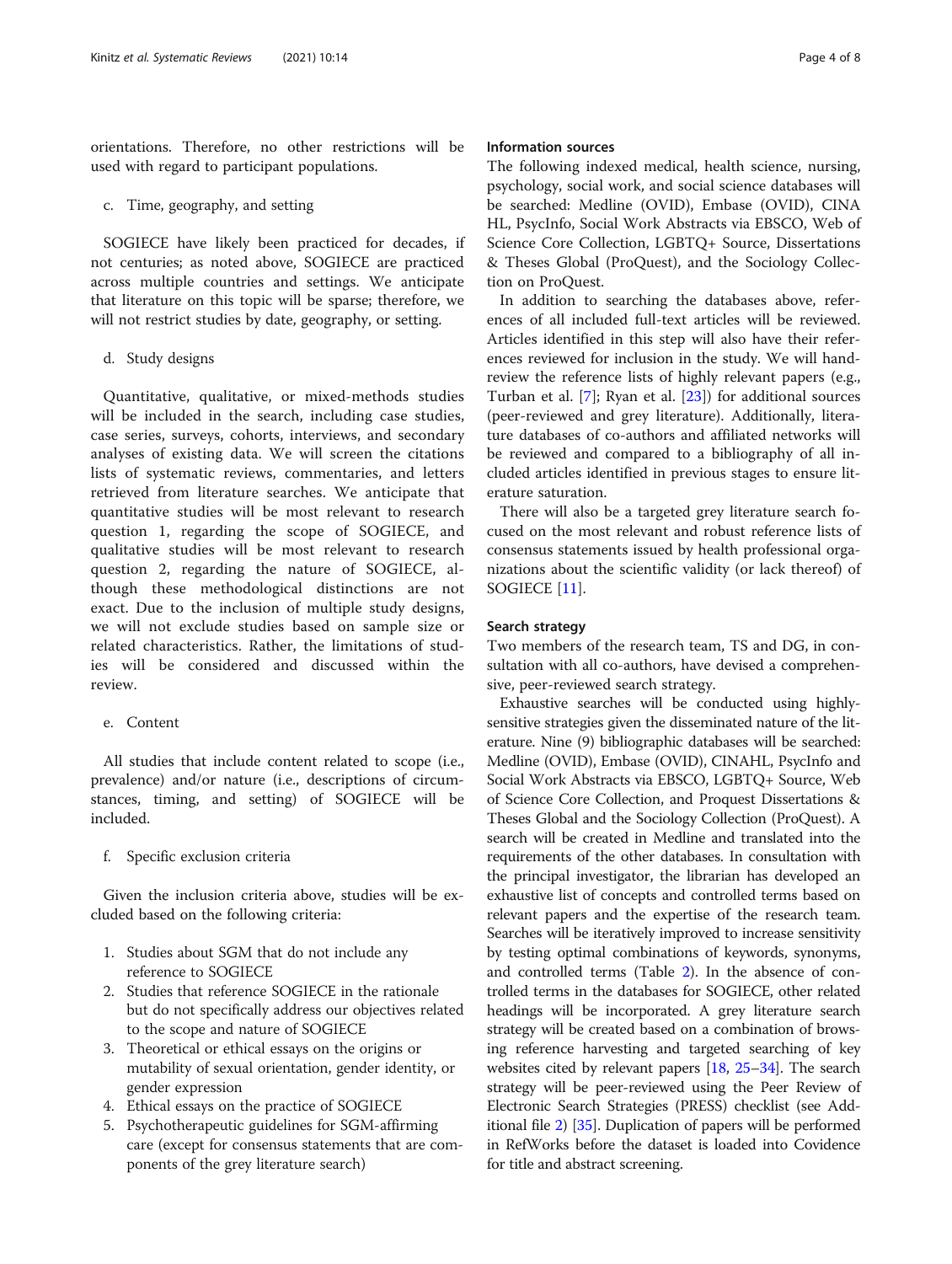| SOGIECE-related<br>concept            | SOGIECE keyword search terms (combined using OR<br>Boolean)*                                                                                                                                     | SGM keyword search terms<br>(combined using OR Boolean)*                                                                                                                                                                                                 | SGM indexed search<br>terms                                                                                           |
|---------------------------------------|--------------------------------------------------------------------------------------------------------------------------------------------------------------------------------------------------|----------------------------------------------------------------------------------------------------------------------------------------------------------------------------------------------------------------------------------------------------------|-----------------------------------------------------------------------------------------------------------------------|
| Set A: concept of<br>"conversion"     | "conversion therap*"<br>"conversion effort*"<br>"conversion practice*"                                                                                                                           | Bisexual*<br>homosexual*<br>"men who have sex with men"<br>sexual orient*<br>"women who have sex with women"<br>sexual minorit*<br>(gay* or lesbian*)                                                                                                    | exp *bisexuality/<br>exp *homosexuality/<br>exp *"Sexual and<br>Gender Minorities"/<br>exp *"Transgender<br>Persons"/ |
| Set B: concept of<br>"repair"         | "reparative therap*"<br>"reparative effort *"<br>"reparative practice *"                                                                                                                         |                                                                                                                                                                                                                                                          |                                                                                                                       |
| Set C: concept of<br>"reorientation"  | "reorientation therap*"<br>"sexual reorientation"<br>"gender reorientation"<br>"gender identity reorientation"                                                                                   | $(GLB* or LGB*)$<br>queer*<br>two spirit<br>(nonheterosexual* or non-                                                                                                                                                                                    |                                                                                                                       |
| Set D: concept of<br>"change efforts" | "sexual orientation change"<br>"gender identity change"<br>"gender expression change"<br>"psychological attempts to change a person's gender<br>identity from transgender to cisgender"<br>PACGI | heterosexual*)<br>transgender*<br>"gender divers*"<br>"gender creative"<br>(non-binary AND gender)<br>gendergueer<br>genderfluid                                                                                                                         |                                                                                                                       |
| Set E: others                         | "ex-gay"<br>"gender acceptance therap*"<br>"reintegrative therap*"<br>"gay cure therap*"<br>"sexual attraction fluidity exploration"                                                             | "trans wom*"<br>"trans $m^*$ "<br>transwom*<br>transm <sup>*</sup><br>"gender affirmation"<br>(mtf or ftm)<br>(transfeminine or transmasculine)<br>"sex* reassignment"<br>(gender identity disorder or GID)<br>transsex*<br>transex*<br>gender dysphori* |                                                                                                                       |

<span id="page-4-0"></span>Table 2 Keywords and controlled terms used in search strategy for a systematic review of sexual orientation and gender identity and expression change efforts

Note: SOGIECE sexual orientation and gender identity and expression change efforts, SGM sexual and gender minorities \*Two sets to be combined using AND Boolean, to improve specificity

# Study records: data management, selection process, abstraction, items, and bias

To support collaboration and organization among the systematic review team, search results will be uploaded and stored in Covidence—a systematic review software manager. The senior authors will provide training to junior team members regarding the systematic review software and techniques. TS and ED will independently screen titles and abstracts, using Covidence, guided by the above inclusion and exclusion criteria. Disagreements will be resolved by consensus, and when in doubt, articles will be carried forward to full-text review. All titles and abstracts that meet inclusion criteria will then have full texts pulled for review. Full texts will be independently screened by TS and ED, using Covidence. In the event that TS and ED cannot achieve consensus, there will be full discussion, and a third co-author, DJK, will be consulted.

Data collection will utilize a standardized process. A data abstraction tool will be used and include titles, authors, year of publication, and findings relevant to the objectives: nature and scope (Additional file [3\)](#page-6-0). TS and ED will independently abstract data. Calibration activities will be conducted among TS and ED to ensure uniformity in their process. Upon completing data abstraction for 20% of articles, abstractors will meet to discuss and reconcile differences in abstracted information and adjust abstracting procedures going forward, for a list of data items and definitions, see Additional file [3.](#page-6-0)

We will use an adaptation of the Hoy et al. (2012) risk of bias tool for population-based prevalence studies to evaluate the risk of bias in quantitative studies that are included (see Additional file [4](#page-6-0)) [\[36](#page-7-0)]. This tool has been adapted by a subset of authors (TS, DJK, ED) for applicability to SGM samples. Qualitative articles will be assessed using the CERQual approach that assists in assessing confidence in qualitative findings [\[37\]](#page-7-0).

#### Outcomes and prioritization

The primary outcome of interest is the number of SGM who have exposure to SOGIECE, based on the definitions provided above. There is a need to understand the magnitude of SOGIECE worldwide and synthesize prevalence rates to illustrate that this phenomenon requires global attention.

Secondary outcomes include the following:

1. Where—i.e., the setting where SOGIECE occurred. This is relevant to identify levels and forms of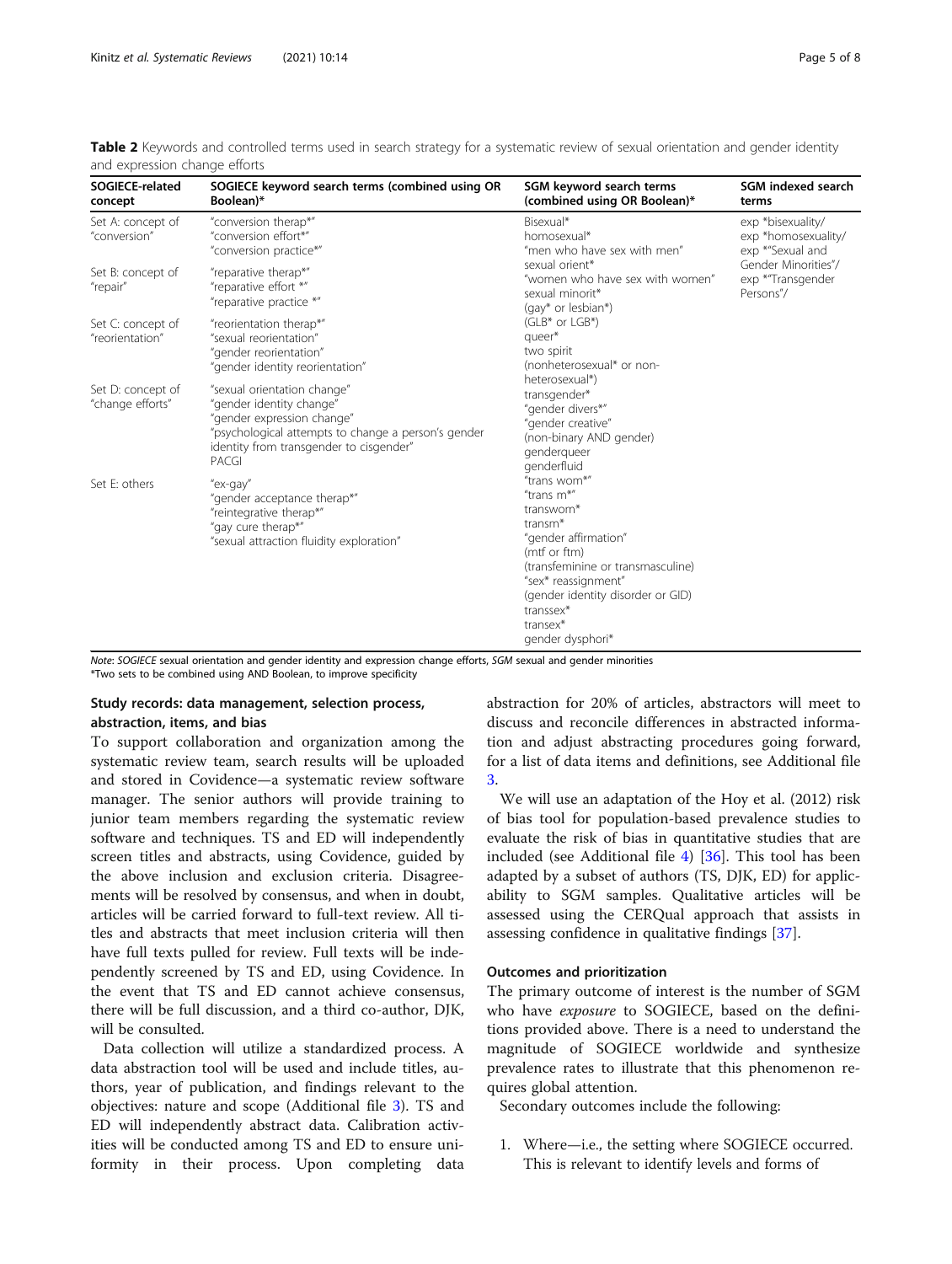policy and legislation that can have bearing on SOGIECE prevention or enforcement of bans.

- 2. When—i.e., the age and calendar year when SGM are exposed to SOGIECE. This is relevant to inform policy regarding minor and adult protections. Age will be considered based on numerical presentation or categorically using such terms as "minor," "youth," and "adult."
- 3. Under what circumstances—i.e., reasons and motivations for attending SOGIECE, whether forced or compelled to attend or attending voluntarily.
- 4. How—i.e., the types of activities constituting SOGIECE.

These primary and secondary outcomes will be presented in summary results tables and narrative form, as appropriate.

#### Synthesis of results

Results of the systematic review will be presented in a final report that will be structured according the specific objectives identified above, corresponding to the scope and nature of SOGIECE, and the type of data charted.

Quantitative data will be synthesized to the extent possible given the likely heterogeneity of studies selected. A meta-analysis is likely not possible due to the variability of populations (e.g., differing age groups, gender identities, gender modalities) and definitions of SOGIECE used [\[2,](#page-6-0) [7](#page-6-0), [23\]](#page-7-0). Results will therefore be presented using a narrative synthesis with tables [\[38\]](#page-7-0). Specifically, tables will be used to display prevalence rates among different subpopulations of SGM, along with other characteristics such as geographic area, population demographics (e.g., age, religious background), and year of study/article production. Analysis of social location and equity factors, such as socioeconomic status, race/ethnicity, gender, and sexual orientation, will be conducted to better understand the nuances of SOGIECE and its impacts across and within various SGM subpopulations. The identification of potential disparities within this area will help to inform equity-oriented and population-tailored responses to SOGIECE, including supports for those who have experienced SOGIECE. Qualitative data will be appraised and combined in the narrative presentation as these data relate to the relevant section—scope and nature. In addition, results will be highlighted and discussed narratively per their relevance and potential to inform policy.

In the final section of the synthesis, we will discuss the limitations of the current literature as per the findings of the review as well as the limitations of the current study. Given the dearth of literature discussing SOGIECE, it is likely that there will be several challenges in clearly identifying robust reports that can independently answer our research questions. Reports are likely to omit various populations and demographics impacted by SOGIECE and to inadequately present information related to the outcomes under study.

#### **Discussion**

This proposed systematic review of the prevalence and scope of SOGIECE will be the first of its kind conducted to date. Two prior systematic reviews have been published on the topic of conversion therapy, to the knowledge of our co-author team [\[39,](#page-7-0) [40\]](#page-7-0). One of these reviews was focused solely on gender minorities and used a relatively limited set of search terms [\[39,](#page-7-0) [41\]](#page-7-0). The other review was solely focused on sexual minorities and did not examine estimates of prevalence [\[40](#page-7-0)]. We believe that it is beneficial to simultaneously review literature on SOGIECE targeting sexual orientation, gender identity, and gender expression, given overlap between SGM populations (i.e., some sexual minorities are trans; some gender minorities are queer, bisexual, lesbian, gay), the unspecific nature of some SOGIECE (i.e., some practitioners conflate sexual orientation and gender identity, or primarily target non-conforming gender expressions), and the potential to attend SOGIECE with a practitioner who targets more than one of: sexual orientation, gender identity, and gender expression.

Results from this review will provide the prevalence of SOGIECE across international jurisdictions and summarize associations between social characteristics (gender, gender identity, sexual orientation, age, race, disability, socioeconomic position, religiosity) and SOGIECE exposure. Ecologic factors, such as time, place, and study methods, are expected to modify estimates of SOGIECE prevalence. Particularly useful to inform preventative strategies to stop the harm associated with SOGIECE, this study aims to identify the ages at which SGM are first exposed to these practices, in what settings they take place, and the precipitants of an individual experiencing SOGIECE.

#### Dissemination

The impetus for this systematic review is the need for policy makers and legislators to have readily available, scientifically robust, and synthesized evidence to inform policy changes involving SOGIECE. Findings from the proposed systematic review will be beneficial to legislators in Canada and other countries and jurisdictions considering SOGIECE bans, such as Australia and Ireland [[42](#page-7-0)–[44](#page-7-0)]. Furthermore, identifying the scope and nature of SOGIECE will assist health care providers, SGM community leaders and advocates, and SGM people themselves when determining supports needed for those who have experienced these practices. This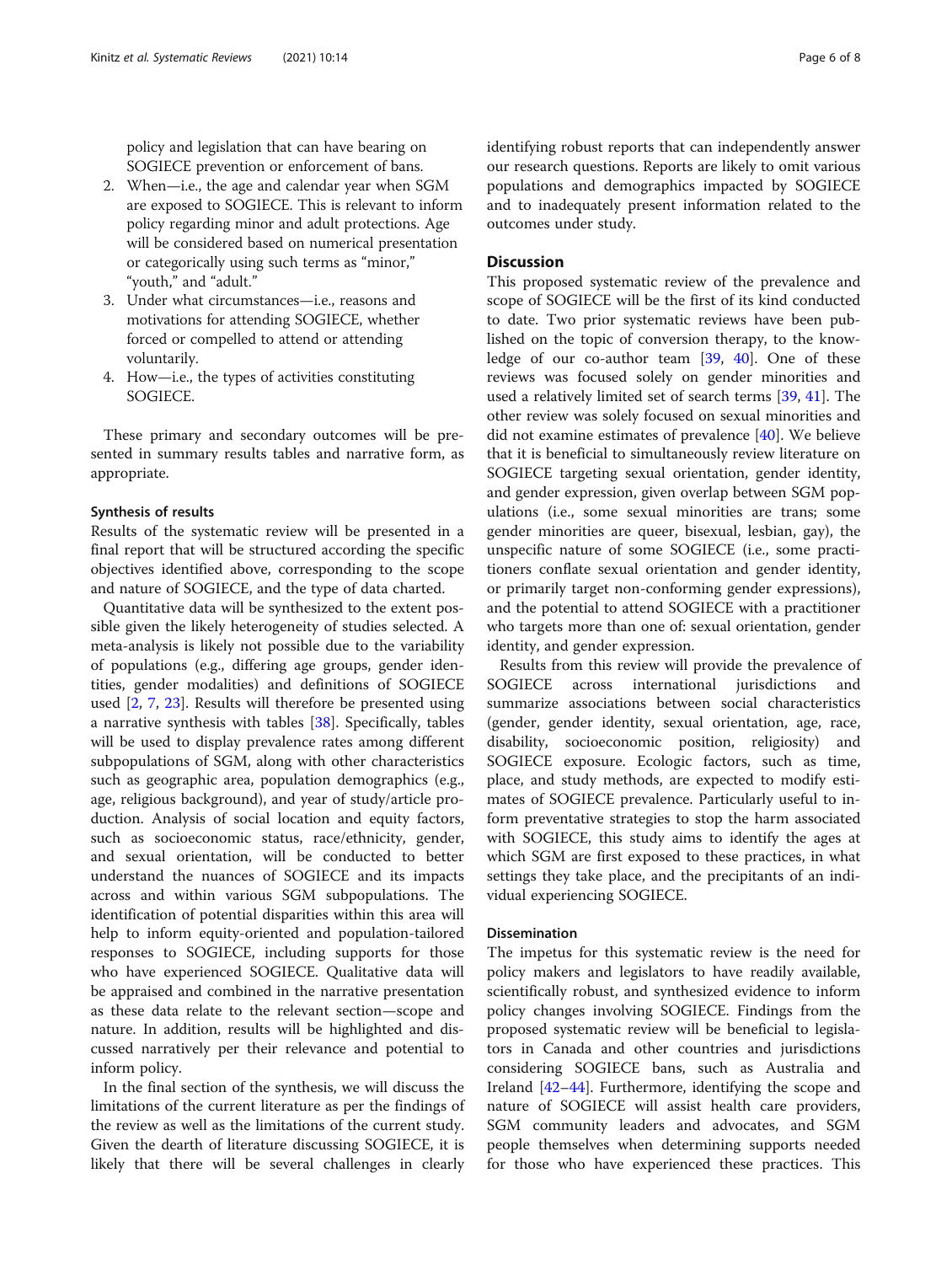<span id="page-6-0"></span>systematic review will be published in an open-access, international journal that will provide evidence for countries considering or implementing federal, provincial, or municipal bans on SOGIECE. In addition, our findings will be shared with Canadian policy leaders and inform a community-based strategic planning meeting involving survivors, researchers, service providers, and politicians. Lastly, findings will be presented at relevant national and international conferences.

#### Supplementary Information

The online version contains supplementary material available at [https://doi.](https://doi.org/10.1186/s13643-020-01563-8) [org/10.1186/s13643-020-01563-8.](https://doi.org/10.1186/s13643-020-01563-8)

Additional file 1. PRISMA-P Checklist

Additional file 2. Medline search strategy was peer-reviewed using the Peer Review of Electronic Search Strategies (PRESS) checklist

Additional file 3. Sample Medline search strategy - PRESS validated.

Additional file 4. Risk of bias tool

#### Acknowledgements

Thank you to Dr. Margaret Sampson at the Children's Hospital of Eastern Ontario for your time in reviewing this protocol and search strategy and to Jonathan Beaumier for your support in an early discussion of the protocol and insight when adapting the risk of bias assessment.

#### Amendments

Any amendments made to this protocol will be recorded in PROSPERO.

#### Authors' contributions

TS conceived and designed the study. TS and DJK contributed equally to this work. DJK, ED, OF, FA, TG, and TS co-developed the rationale and contributed to the first draft of search terms. DG and TS developed and refined the search strategy. DJK, TS, and ED adapted the risk of bias assessment and contributed to the first draft of the protocol. TS, OF, HK, FA, and AA contributed to the dissemination plan for the review. All authors contributed to the refining of the research question and to the critical revision of this manuscript. The guarantor of the review is Travis Salway, PhD, who leads a program of research with a substantive focus on SOGIECE at Simon Fraser University. All authors read and approved the final manuscript.

#### Funding

Canadian Institutes of Health Research (PCS – 168193)

#### Availability of data and materials

All data and materials included in the study are available from the cited primary data sources.

#### Ethics approval and consent to participate

Ethics approval is not required for a systematic review of publicly available literature.

#### Consent for publication

This study uses secondary (published) data; as such, consent will not be required.

#### Competing interests

The authors declare that they have no competing interests

#### Author details

<sup>1</sup>Division of Social and Behavioural Health Sciences, Dalla Lana School of Public Health, University of Toronto, Toronto, Canada. <sup>2</sup>Faculty of Health Sciences, Simon Fraser University, Blusson Hall 10506; 8888 University Dr., Burnaby, B.C. V5A 1S6, Canada. <sup>3</sup>British Columbia Centre for Disease Control, Vancouver, Canada. <sup>4</sup>Centre for Gender and Sexual Health Equity, Vancouver, Canada. <sup>5</sup>Université de Montréal, Montréal, Canada. <sup>6</sup>Centre de recherche en

santé publique, Montreal, Canada. <sup>7</sup>University of British Columbia Biomedical Branch Library, Vancouver, Canada. <sup>8</sup>University of Toronto Faculty of Law, Toronto, Canada. <sup>9</sup>School of Nursing, University of British Columbia Vancouver, Canada. <sup>10</sup>School of Social Work, The University of British Columbia, Vancouver, Canada. 11Institute for Mental Health Policy Research, Centre for Addiction and Mental Health, Toronto, Canada.

#### Received: 9 July 2020 Accepted: 17 December 2020 Published online: 08 January 2021

#### References

- 1. Conversion Therapy and SOGIECE. 2020; Available at: [https://www.cbrc.net/](https://www.cbrc.net/conversion_therapy_sogiece) [conversion\\_therapy\\_sogiece](https://www.cbrc.net/conversion_therapy_sogiece). Accessed 23 May 2020.
- 2. Salway T, Ferlatte O, Gesink D, Lachowsky NJ. Prevalence of exposure to sexual orientation change efforts and associated sociodemographic characteristics and psychosocial health outcomes among Canadian sexual minority men. Can J Psychiatry. 2020. [https://doi.org/10.1177/](https://doi.org/10.1177/0706743720902629) [0706743720902629](https://doi.org/10.1177/0706743720902629).
- 3. Flentje A, Heck NC, Cochran BN. Experiences of ex-ex-gay individuals in sexual reorientation therapy: reasons for seeking treatment, perceived helpfulness and harmfulness of treatment, and post-treatment identification. J Homosex. 2014;61(9):1242–68.
- 4. Mallory C, Brown TN, Conron KJ. Conversion therapy and LGBT youth. Los Angeles: Williams Institute, UCLA School of Law; 2018.
- 5. Meanley SP, Stall RD, Dakwar O, Egan JE, Friedman MR, Haberlen SA, et al. Characterizing experiences of conversion therapy among middle-aged and older men who have sex with men from the Multicenter AIDS Cohort Study (MACS). Sex Res Soc Policy. 2019;17:1–9.
- 6. Turban JL, Beckwith N, Reisner SL, Keuroghlian AS. Association between recalled exposure to gender identity conversion efforts and psychological distress and suicide attempts among transgender adults. JAMA Psychiatry. 2019;77(1):68–76.
- 7. Turban JL, King D, Reisner SL, Keuroghlian AS. Psychological attempts to change a person's gender identity from transgender to cisgender: estimated prevalence across US States, 2015. Am J Public Health. 2019; 109(10):1452–4.
- 8. Wylie K, Knudson G, Khan SI, Bonierbale M, Watanyusakul S, Baral S. Serving transgender people: clinical care considerations and service delivery models in transgender health. Lancet. 2016;388(10042):401–11.
- 9. Lam JSH, Abramovich A. Transgender-inclusive care. CMAJ. 2019;191(3):E79.
- 10. Scheim AI, Zong X, Giblon R, Bauer GR. Disparities in access to family physicians among transgender people in Ontario, Canada. Int J Transgenderism. 2017;18(3):343–52.
- 11. Ashley F. Model law–prohibiting reparative practices. Available at SSRN 3398402 2019.
- 12. Venn-Brown A. Sexual orientation change efforts within religious contexts: a personal account of the battle to heal homosexuals. Sensoria A Journal of Mind Brain and Culture. 2015;11(1). <https://doi.org/10.7790/sa.v11i1.417>.
- 13. The Trans PULSE Canada Team. QuickStat #1 conversion therapy. 2019; Available at: [https://transpulsecanada.ca/research-type/quickstats/.](https://transpulsecanada.ca/research-type/quickstats/) Accessed 23 May 2020.
- 14. Pan American Health Organization, Regional Office of World Health Organization. "Cures" for an illness that does not exist: purported therapies aimed at changing sexual orientation lack medical justification and are ethically unacceptable. 2012.
- 15. Williams C. #DiscoSexology Part V: an interview with Zucker's patient; 2017.
- 16. Butterworth B. Malta just became the first country in Europe to ban 'gay cure' therapy. London: Pink News; 2016.
- 17. Byne W. No title. Regulations restrict practice of conversion therapy 2016.
- 18. Canadian Psychological Association. No title. CPA policy statement on conversion/reparative therapy for sexual orientation 2015.
- 19. Scasta D, Bialer P, American Psychiatric Association. Position statement on issues related to homosexuality. Arlington County: American Psychiatric Association. Available online: [https://www.psychiatry.org/](https://www.psychiatry.org/psychiatrists/search-directories-databases/policy-finder) [psychiatrists/search-directories-databases/policy-finder](https://www.psychiatry.org/psychiatrists/search-directories-databases/policy-finder) (Accessed 25 Oct 2016); 2013.
- 20. Muse E. Affirming sexual orientation and gender identity act, 2015; 2015.
- 21. Poisson J. "Conversion therapy" survivor shares his story. CBC Radio, Toronto, ON, Canada. 2019. [https://www.cbc.ca/radio/frontburner/](https://www.cbc.ca/radio/frontburner/conversion-therapy-survivor-shares-his-story-1.5207493) [conversion-therapy-survivor-shares-his-story-1.5207493.](https://www.cbc.ca/radio/frontburner/conversion-therapy-survivor-shares-his-story-1.5207493)